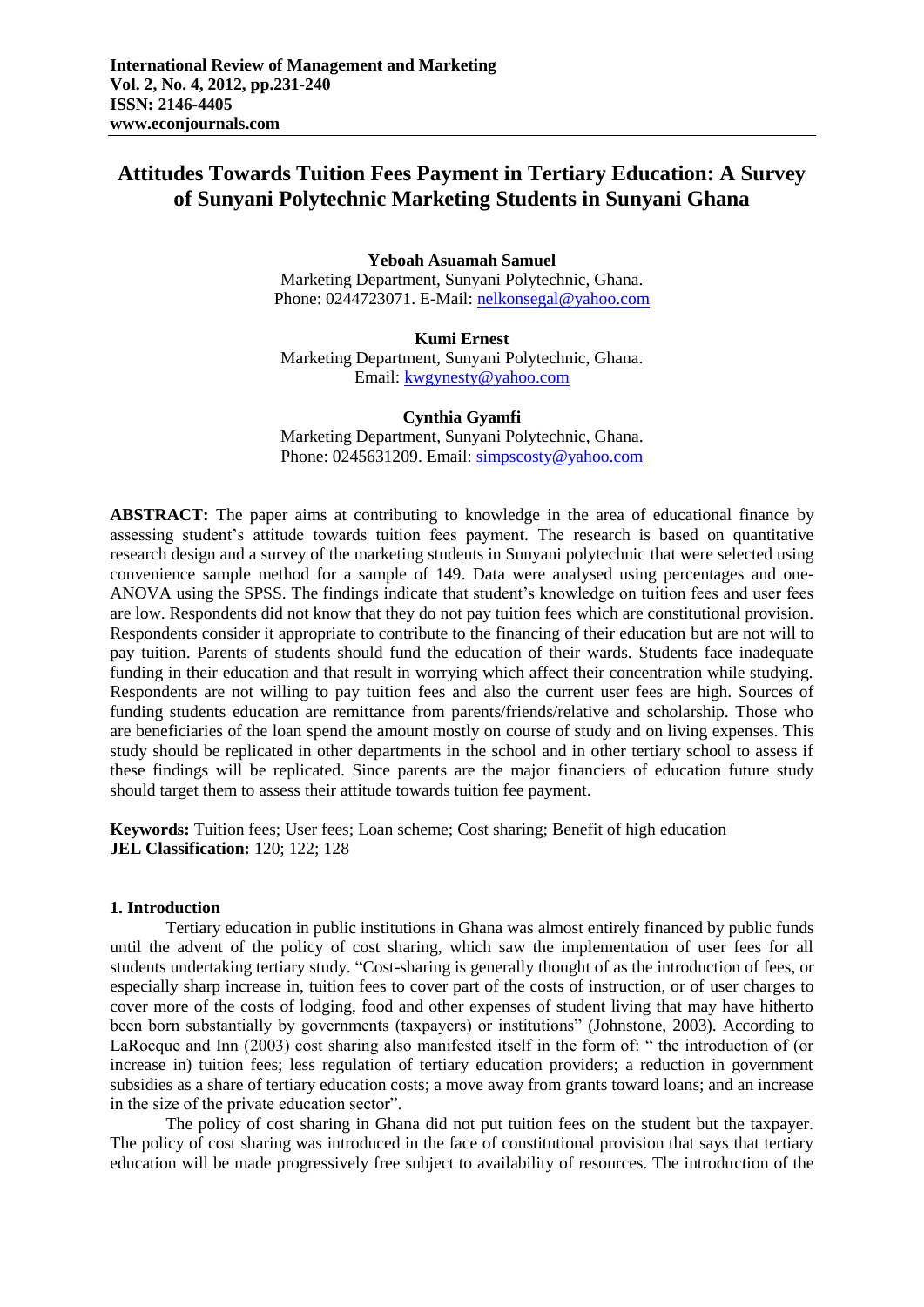cost sharing policy was met with opposition from the student leader and criticism from portions of the public.

Some of the arguments were that majority of the students and parents are poor and could not afford to pay. These same arguments have been put forward in countries that has introduce tuition fees and those trying to do so. Some of the countries are UK, Canada, USA, Kenya, Netherlands, Austria, China, Mongolia, Vietnam Tanzania and New Zealand. The types of cost sharing in Ghana are: the encouragement and even revenue support of tuition-dependent private sector; The cutting or elimination of some student support grants; and Small "earmarked" fees (e.g. registration, examination, or "caution") (Johnstone, 2003). Fee has continued to increase with the introduction of the cost sharing policy.

There are benefits and cost of higher education to the society as well as the individual. Tertiary education according to LaRocque and Inn (2003) is good for the following reasons. "scholarly research and the pursuit of knowledge are worthwhile endeavours"; " education can increase economic opportunity"; and "research shows that education can play an important role in promoting economic growth".

It has been argued that Governments see the funding of tertiary education as a burden and that the benefit from such education immediately goes to the individual hence the introduction of the cost sharing (Maani, 1997 in Baxter and Birks, 2004). "The substantial increase in fees for students is a reflection of the neo-liberal philosophy of user-pays. Individuals are seen to benefit from tertiary education in the form of higher lifetime earnings, and therefore should be expected to pay for their education" (Education Directions, 1997, in Baxter and Birks, 2004).

"Course fees mean that some portions of the population may not be able to afford, or be prepared to risk, the substantial costs of tertiary education; the potential being that society forgoes the best use of its human resources due to under-investment by some groups" (Green, 1994, Baxter & Birks, 2004). The Student Loan Scheme was introduced in an attempt to support students in the course of their education. The scheme was introduced long before the introduction of the cost sharing policy. The introduction of the cost sharing policy is an indication that resources are not adequate to cater for the increasing number of students in tertiary institutions.

This has resulted in the reduction of allocation from government to the tertiary institutions and the increase in the user fees. In spite of the funding from the GETFUND to the various institutions, facilities are still not adequate. Students do not even get tables and chairs and space for lectures. There are also not enough accommodation facilities for students. The study intends to explore if students are willing to pay tuition fees or not. There is little work on the knowledge and attitude of students toward tuition fees, especially in the study area. This paper intends to fill in this knowledge gap.

Economic growth can be achieved by the accumulation of human capital (Baxter & Birks, 2004). This can be done through formal education as indicated by Baxter and Birks (2004). According to Treasury (2001) human capital is acquired human capabilities, and are durable traits, yielding some positive effects upon performance in socially valued activities.

Human capital theory according to Baxter and Birks (2004) was developed by Schultz (1961) and Becker (1964). They explained that individuals make investment decisions to participate in education so that their labour productivity is raised. This will allow them to earn more in the labour market and also increase economic growth.

Baxter and Birks (2004) state that "employers are willing to invest more in educated workers if they can obtain a return on that investment through higher labour productivity without also having to give equivalent associated higher pay".

Many researchers (Lucas, 1988; Mankiw et al., 1992; Barro, 1991; Barro and Lee, 1993, 1996; Hanushek and Kim, 1995; Barro and Sala-i-Martin, 1995; Klenow and Rodriguez-Clare, 1997; Topel, 1999; Hall and Jones, 1999) have empirically assessed the impact of education on economic growth.

The screening hypothesis according to Baxter and Birks (2004) "argues that people undertake higher education to give a signal to employers that they are more productive; education beyond a basic level is claimed to be associated with increased productivity, but does not cause it". Warner (1999) also argues that "for an educational qualification to be a good indicator of productivity, it is necessary that the cost of higher education to unproductive workers be so high that they choose to forgo the signal".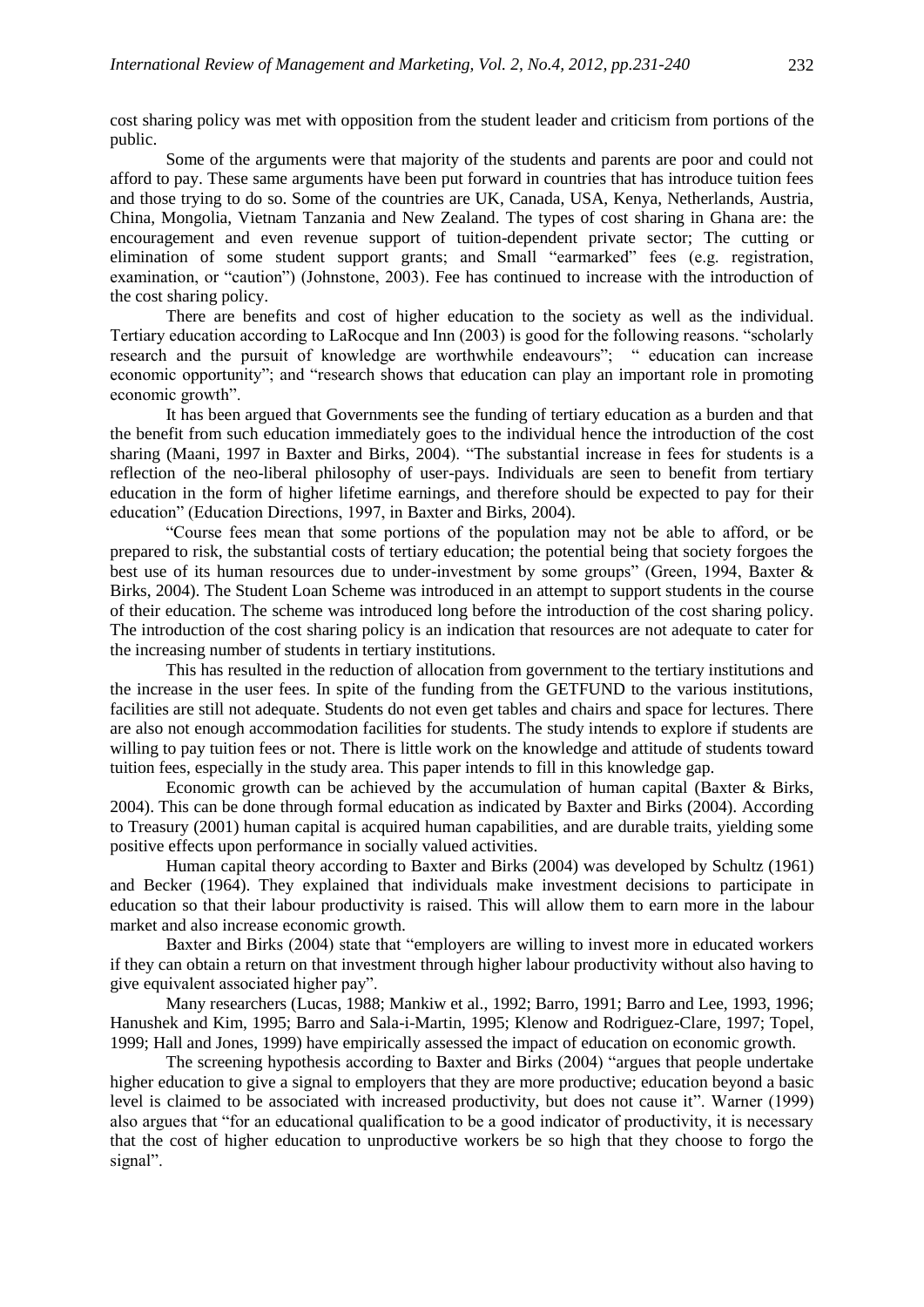## *Attitudes Towards Tuition Fees Payment in Tertiary Education: A Survey of Sunyani Polytechnic*  233 *Marketing Students in Sunyani Ghana*

Many researchers and state institutions (Barr, 1989; Ministry of education, 2002; Lucas, 1988; Warner, 1999) have explained the importance of tertiary education to the individuals and the society as a whole. According to Lucas (1988) a higher level of education is likely to accelerate the rate of technological progress, while Warner (1999) argues that this benefits both present and future generations, because future generations can build upon the technological successes of the current generation.

Barr (1989) indicates that the shift towards a knowledge-based society and ever increasingly sophisticated technology requires a substantially educated population and higher education is seen as a key to achieving this. Baxter and Birks (2004) also state that "there are a number of spill-over benefits that are hypothesised to occur because of higher education".

Many empirical studies have established the linear relationship between years of education and earnings (Maani, 1997; David, 2001; Psacharopoulos, 1985, 1987, 1994), whiles other studies also have revealed contrasting results (Krueger and Lindahl, 2001). Researchers such as Sommer (1995), Hansen (2002), McLaughlin (2003) empirically have also identified many benefits of higher education to the individuals in the area such as enjoyment of learning for its own sake, development of individual skills and competencies, an enhanced appreciation and understanding of culture, and personal development and satisfaction, lower risk of unemployment, greater flexibility in making job changes, and improved health and quality of life. Baxter and Birks (2004) claimed that "the greatest economic cost to the student of undertaking higher education is the forgone earnings during the period of study.

Additional costs include course fees and course costs. As fees have risen, the opportunity cost for individuals participating in higher education has also increased, ceteris paribus". They again argued that "the greater the proportion of tertiary education costs borne by the student, the higher the incentive to make a well-informed decision. Economic reasoning would therefore suggest that, as course fees and student debt levels have increased, rational individuals will put more time and effort into seeking as much information as possible before choosing their course of study".

Many researchers, policy makers, and economist have advocated for state funding of higher education. They argued that education is a matter of right (Baxter and Birks, 2004). Some claim that introduction of fees will results in the reduction of intake or enrolment. A number of studies have shown that enrolment has increased since individuals understand that higher education is a good investment and need to be persued (Maani, 1997; LaRocque and Inn, 2004). Barr (1989) states that higher education is an economic commodity, and resources devoted to tertiary institutions are at the expense of other activities, such as funding for health or primary education.

There are arguments that if the state funds higher education than the poor is subsidising the rich which is against the principles of redistribution of wealth (Maani, 1997; Barr, 2002; Gove, 2003).

Another school of thought also hold that the social benefit of education is greater at the basic level than the higher level and state funding must be geared towards basic education (Payne andllender, 1997; Cronin and Simmons, 1987).

Other researchers also argue that state support for students in cash is used for other things that does not have direct link with their education such as investment, leisure, and buying of consumer goods (Payne andllender, 1997). In a survey of students taking loans it was revealed that out of the 2000 respondents one in eight did so mainly because of financial advantage, and not as financial requirement in order to participate in higher education (Payne andllender, 1997).

Advocates for tuition fees indicate that it has many advantages. They provide for greater neutrality between on-job and institution-based training; provide an independent and "distributed" source of revenue for tertiary education institutions; introduce increased neutrality between private and public institutions and between different types of formal learning; impose disciplines on institutions by increasing student expectations-an especially important factor where so many of the mechanisms for driving performance are absent; and tuition fees also help to redress the regressive nature of spending on tertiary education (LaRocque and Inn, 2004).

The advocates propose many means of funding education other than the tax payers. Some of these measures are the students" loan scheme, part-time employment, and scholarships, tuition fees. There is also the model of income-contingent loan concept that allows students to contribute to the cost of their education by taken the loan and paying after graduation and getting employment.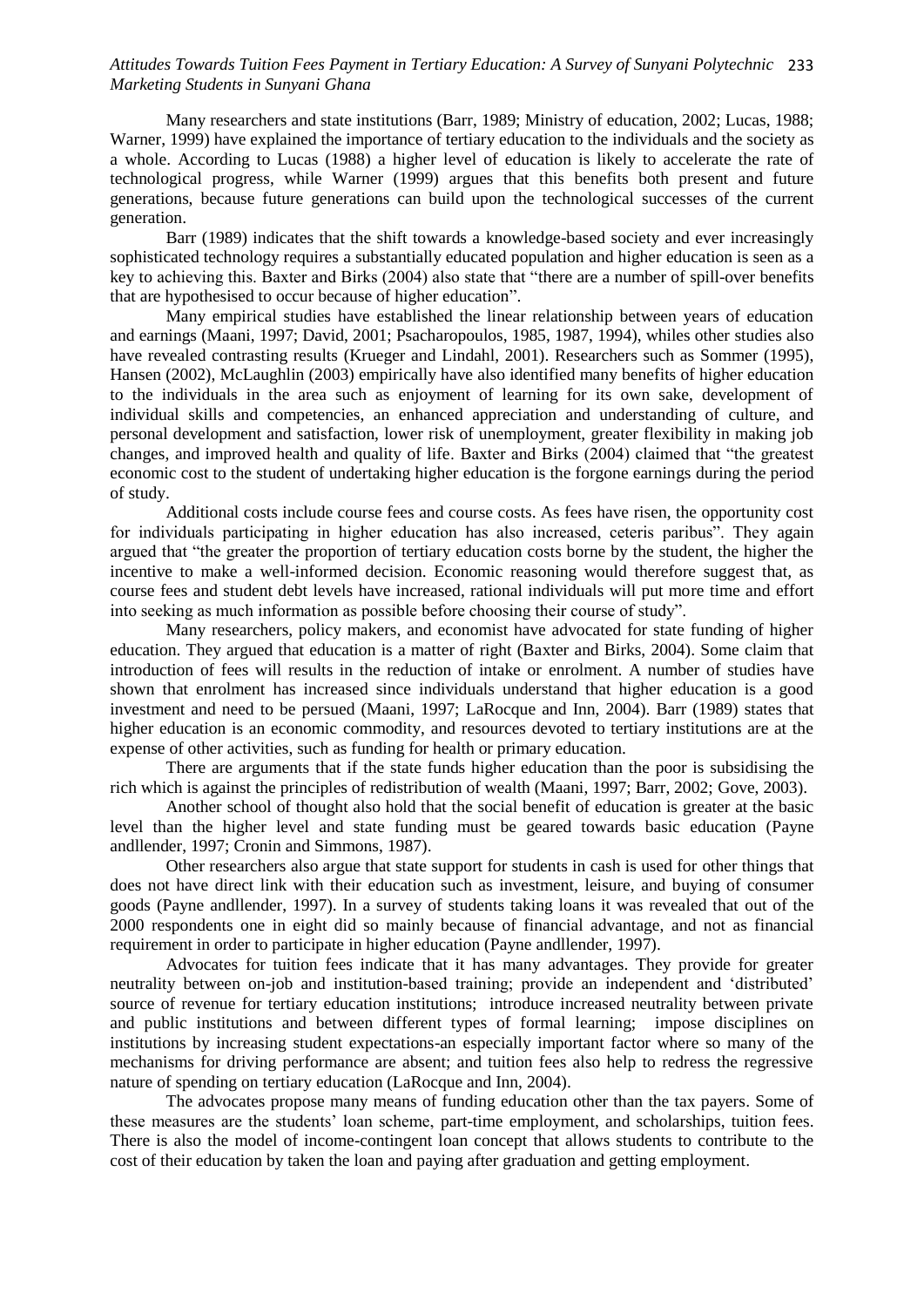The amount of the loan depends on the expected income from employment after graduation. As indicated by Johnstone (2003) "The appropriateness of the income-contingent loan concept as a way for students to more easily handle their repayment obligations depends in substantial part on the degree to which incomes and earnings can be accurately and verifiably tapped to generate the payments to recover the loans". Those who call for the introduction of tuition fees caution that "setting tuition fees should be depoliticized as much as possible.

Countries should consider an independent but politically accountable board, buffered from both the government and the universities and other tertiary institutions, to establish the base year tuition fee(s) and annual increases, and that the imposition of a tuition fee should be accompanied by a program of means-tested grants, drawing on clearly identifiable and verifiable characteristics (i.e., proxies for income) such as parental occupation and educational levels, type of housing, ownership of car or access to a driver, children"s schooling (specifically, whether tuition fees are being paid for secondary education), and the like" (Johnstone, 2003).

Studies have shown that some citizens, opinion leaders, organisations, individuals are opposed to the introduction of tuition fees and even user fees. These are expressed at times through demonstration and protests. In a poll organised for University and College Union (UCU) by YouGov (2010), the findings indicated that in addition to opposing any increase in fees, the majority of people in Britain back a university funding system that is free to the student or their family.

"Over two thirds of British adults polled think university has become less attractive because of university tuition fees and three in five would be more inclined to vote for a political party that promised not to increase fees. Despite raising extra money for universities only 16% of British adults think the introduction of tuition fees has delivered a higher standard of education". The pool revealed that 69% either disagree or strongly disagree that English universities should be allowed to raise tuition fees, with only 12% either agree or strongly agree to the increase in tuition fees.

In addition, 55% either agree or strongly agree that university education should be at no cost to the student or their family, while 70% either agree or strongly agree that higher education is less attractive to potential students and their families following the introduction of top-up fees.

Also, 60% are more inclined to vote for a political party that promised not to increase university tuition fees, with only 11% indicating they would not be influenced by a party's tuition fee policy.

The poll further show that 16% either agree or strongly agree that the introduction of tuition fees has allowed universities to provide a higher standard of education, with 70% of English adults polled support a similar tuition fee system to Scotland where students do not pay fees, and 74% of Scottish adults polled oppose the introduction of an English-style system with fees in Scotland.

In an Income and Expenditure Survey by New Zealand Union of Students' Associations (NZUSA) in 2010, it was revealed that tuition fees continue to be a significant cost, increasing by 13%, with median tuition fees now at \$5,400, an increase of over 42% since 2001. The average tuition fees for all students are now \$6,246, which is an increase of over 48% since 2001. In addition the median fees for part time students have increased most significantly, by 52% since 2001 (from \$1,848 to \$2,800).

The choice of a course of study determines the amount of tuition fees a student pays. The survey revealed that one in every four student"s choice of course is influenced by fees. The findings indicated that of those who cited fees as an influence on course choice, 58% had to think carefully about whether their courses/papers were worth taking, 46% had to think carefully about whether they could afford to study/be a student, and 21% stated that fees influenced their choice about which institution to attend. Finally, 13% and 6% of students who are not continuing their studies in 2011 cite the reason being they cannot afford to study more.

It is evident from the review that the introduction of tuition fees is not good news to all stakeholders and given enough resources governments may not impose tuition fees.

#### **2. Objective of the Study**

The paper aims at contributing to the body of knowledge that exists in the area of educational financing by assessing attitudes towards tuition fees payment in tertiary education.

Specifically, the paper seeks among other issues to: Determine if students are willing to pay tuition fees; assess students' level of knowledge in relation to the payment of fees; determine whether students take students loan and what the loans are used for.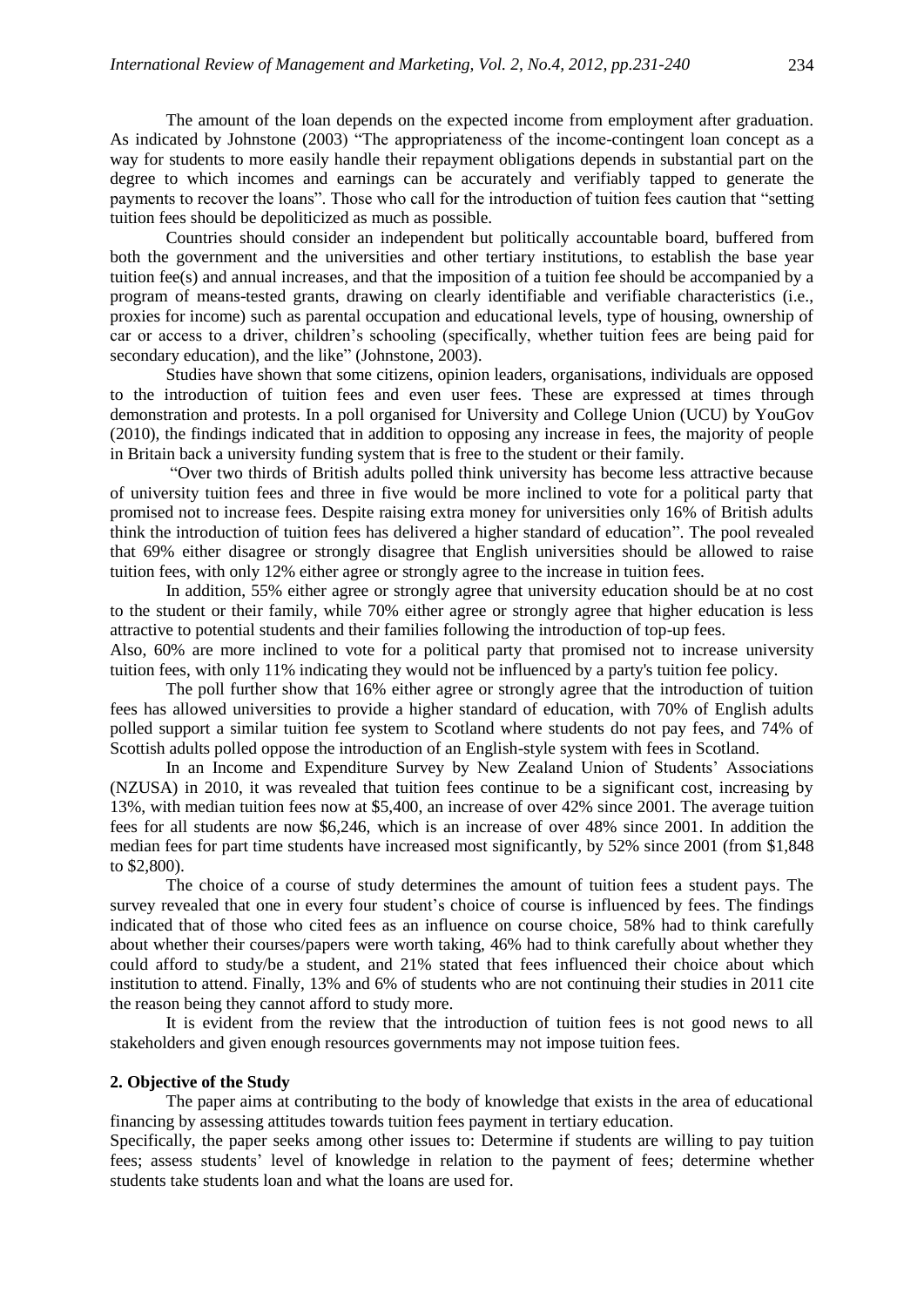*Attitudes Towards Tuition Fees Payment in Tertiary Education: A Survey of Sunyani Polytechnic*  235 *Marketing Students in Sunyani Ghana*

## **2.1. Research Questions**

The following research questions were asked and answers provided for through the analysis and discussion of the results: Who should bear the cost of tertiary education? Should tuition fees be introduced? Do students know and understand the contents of their bills?

## **2.2. Scope of the Study and Limitation**

The study was conducted in the Sunyani Polytechnic using survey. The paper does not evaluate the various financing schemes for tertiary education. It only looks at the knowledge level and attitude toward tuition fees introduction. Respondents were selected using non-probability sample method and hence results may suffer from external validity. There is the tendency that some respondents might have been responding in a socially desirable way may bias results against findings.

## **3. Methodology of the Study**

The study is based on Quantitative descriptive survey design. The target population for the study is marketing students in Sunyani Polytechnic. Data for the study was collected from the students through self designed and self administered questionnaire. Non-probability convenience sampling technique was adopted.

This study is based on primary data collected in June, 2011 from the study area and secondary data were obtained from literature. In all 106 respondents were used for the study. The purpose of the study was explained briefly and respondents were made to agree to partake in the study. A literature review is made on both primary and secondary resources.

This covered all the key concepts that were used in the study to provide the theoretical framework and background against which an important tool of the study, the questionnaire was developed. The review in addition, provides the basis for discussions and support for many views that were presented in the study.

It also, adds weight to the conclusions drawn, and recommendations made. Data obtained were analysed using descriptive statistics such as frequencies of response, percentages, mean and standard deviation. In addition, One way ANOVA was performed with the use of SPSS.

## **4. Results and Discussion**

## **4.1. The Demographics of the Sample**

The results of the analysis on demographic variables are presented here. A total of 90 (60.4%) respondents were males while 58 (38.9%) being females, with 1 (0.7%) missing response. Majority 92 (61.7%) belong to the age group of 22-25 with the least age group being 34-37 (0.7%). The rest of the results are shown in table 1 below. The respondents belong to many religious grouping with the largest group being the Christian group 136 (91.3%). Also, majority 59 (39.6%) were in first year, followed by third year group 51 (34.2%) and then second year group 37 (24.8%), with 2 (1.3%) missing responses.

| <b>Age Group</b> | <b>Frequency</b> | <b>Percent</b> |
|------------------|------------------|----------------|
| 18-21            | 32               | 21.5           |
| 22-25            | 92               | 61.7           |
| $26-29$          | 20               | 13.4           |
| $30 - 33$        |                  | 2.0            |
| $34-37$          |                  | 0.7            |
| Missing response |                  | 0.7            |
| Total            | 149              | 100            |

### **Table 1. Age of Respondents**

# **4.2. Knowledge on financing education**

The knowledge level of respondent on fee paying was assessed in the survey. Majority 122 (81.9%) were non beneficiaries of the student loan scheme, while only 24 (16.1%) were beneficiaries, with 3 (2.0%) missing response. Significant majority 97 (65.1%) indicated that it is difficult to get loan due to non availability of guarantors, while very few 10 (6.7%) said availability of guarantor is not an issue, with 31 (20.8%) missing response. On the adequacy of the loan, majority 63 (42.3%) said the amount is not adequate for their expenditures with only one respondent (0.7%) indicating that it is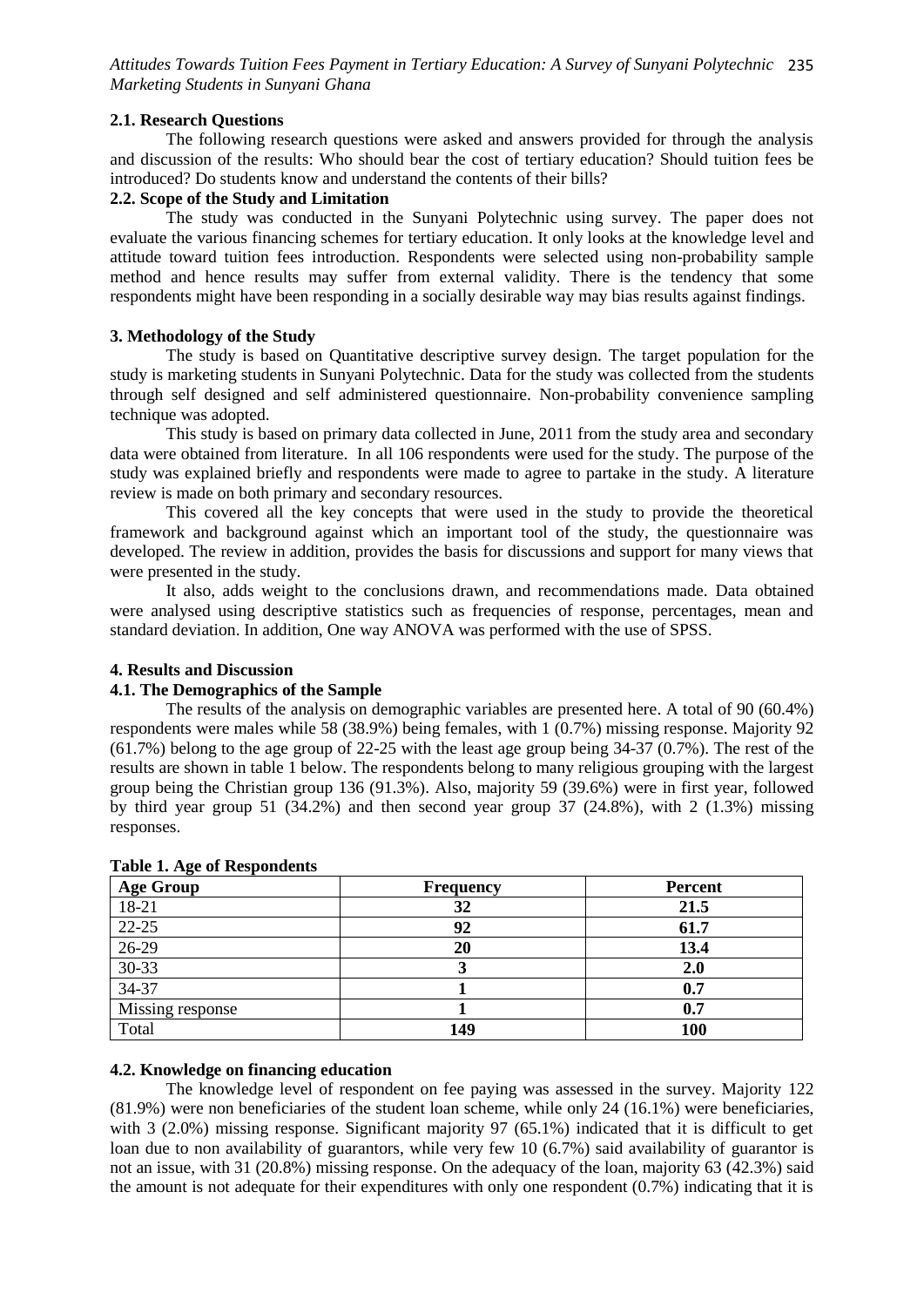adequate. There was 85 (57.1%) missing response. Most respondents 36 (24.2%) said an amount between 500-1000 Ghana Cedis will be enough for expenditure in a year. The results are shown in table 2 below.

|         |              | Frequency | Percent |
|---------|--------------|-----------|---------|
| Valid   | Gh 500       | 26        | 17.4    |
|         | Gh 500-1000  | 36        | 24.2    |
|         | Gh 1000-1500 | 20        | 13.4    |
|         | Gh 1500-2000 | 15        | 10.1    |
|         | Total        | 97        | 65.1    |
| Missing | System       | 52        | 34.9    |
|         | Total        | 149       | 100.0   |

 **Table 2. Response on amount that will be adequate in a year**

On the type of cost students bear, whether user fee or tuition fee, majority 51 (34.2%) said they do not know while 48 (32.2%) said user fee and 48 (32.2%) also said tuition fees with 2 (1.3%) missing respondent. The results revealed that majority of the respondents do not pay attention to the content of their bills. They are only interested in the total amount to pay and whether it has gone up or down.

## **4.3. Expenditure pattern of respondents on student loan**

The expenditure patterns of students of student loans were assessed in the survey. The result revealed many items on which students who are beneficiary spend their loans. Majority spend on course related cost (12.7%), followed by living expenses (10.7), user fees (7.4%), and than other issues (6.1%). Majority of the respondents do not spend on these items: transportation (9.4%); courserelated travels (6.8%); computer (6.7%); non-course related travel (8.75). Majority are not spending on transportation to class since they live around the lecture halls, and also not spending on course-related travels since the department does not embark on educational trips. There is only one educational trip a year due to the large class size. The results are shown in the table 3 below.

| <b>Expenditure</b>    | <b>Strongly</b>  | <b>Disagreed</b> | <b>Neutral</b> | <b>Agreed</b> | <b>Strongly</b> | <b>Missing</b> | <b>Total</b> |
|-----------------------|------------------|------------------|----------------|---------------|-----------------|----------------|--------------|
| items                 | <b>Disagreed</b> | (Freq. and       | (Freq.         | (Freq.        | Agreed          | response       | (Freq.       |
|                       | (Freq. and       | $\frac{0}{0}$    | and $\%$ )     | and $\%$ )    | (Freq.          | (Freq.         | and $\%$ )   |
|                       | %)               |                  |                |               | and $\%$ )      | and $\%$ )     |              |
| <b>Living</b>         | $1(0.7\%)$       | $3(2.0\%)$       | $3(2\%)$       | 7(4.7%)       | 9(6%)           | 126            | 149          |
| expenses              |                  |                  |                |               |                 | $(84.6\%)$     | (100)        |
| <b>User fees</b>      | $2(1.3\%)$       | $3(2.0\%)$       | 7(4.7%)        | 7(4.7%)       | 4(2.7%)         | 126            | 149          |
|                       |                  |                  |                |               |                 | $(84.6\%)$     | (100)        |
| <b>Course work</b>    | n.a              | $2(1.3\%)$       | $2(1.3\%)$     | 3(2%)         | 16              | 126            | 149          |
|                       |                  |                  |                |               | $(10.7\%)$      | $(84.6\%)$     | (100)        |
| <b>Transportation</b> | 9(6%)            | $5(3.4\%)$       | $4(2.7\%)$     | 3(2%)         | $2(1.3\%)$      | 126            | 149          |
| to class              |                  |                  |                |               |                 | $(84.6\%)$     | (100)        |
| Computer              | $4(2.7\%)$       | $6(4.0\%)$       | $7(4.7\%)$     | 4(2.7%)       | $2(1.3\%)$      | 126            | 149          |
|                       |                  |                  |                |               |                 | $(84.6\%)$     | (100)        |
| Course-related        | $5(3.4\%)$       | $5(3.4\%)$       | 3(2%)          | 6(4%)         | $2(1.3\%)$      | 126            | 149          |
| travels               |                  |                  |                |               |                 | $(84.6\%)$     | (100)        |
| <b>Other issues</b>   | 7(4.7%)          | $1(0.7\%)$       | $5(3.4\%)$     | $5(3.4\%)$    | 4(2.7%)         | 127            | 149          |
|                       |                  |                  |                |               |                 | $(85.2\%)$     | (100)        |
| Non-course            | 9(6%)            | 4(2.7%)          | $5(3.4\%)$     | 4(2.7%)       | $1(0.7\%)$      | 126            | 149          |
| related travel        |                  |                  |                |               |                 | $(84.6\%)$     | (100)        |

**Table 3. Responses on expenditure of student loan**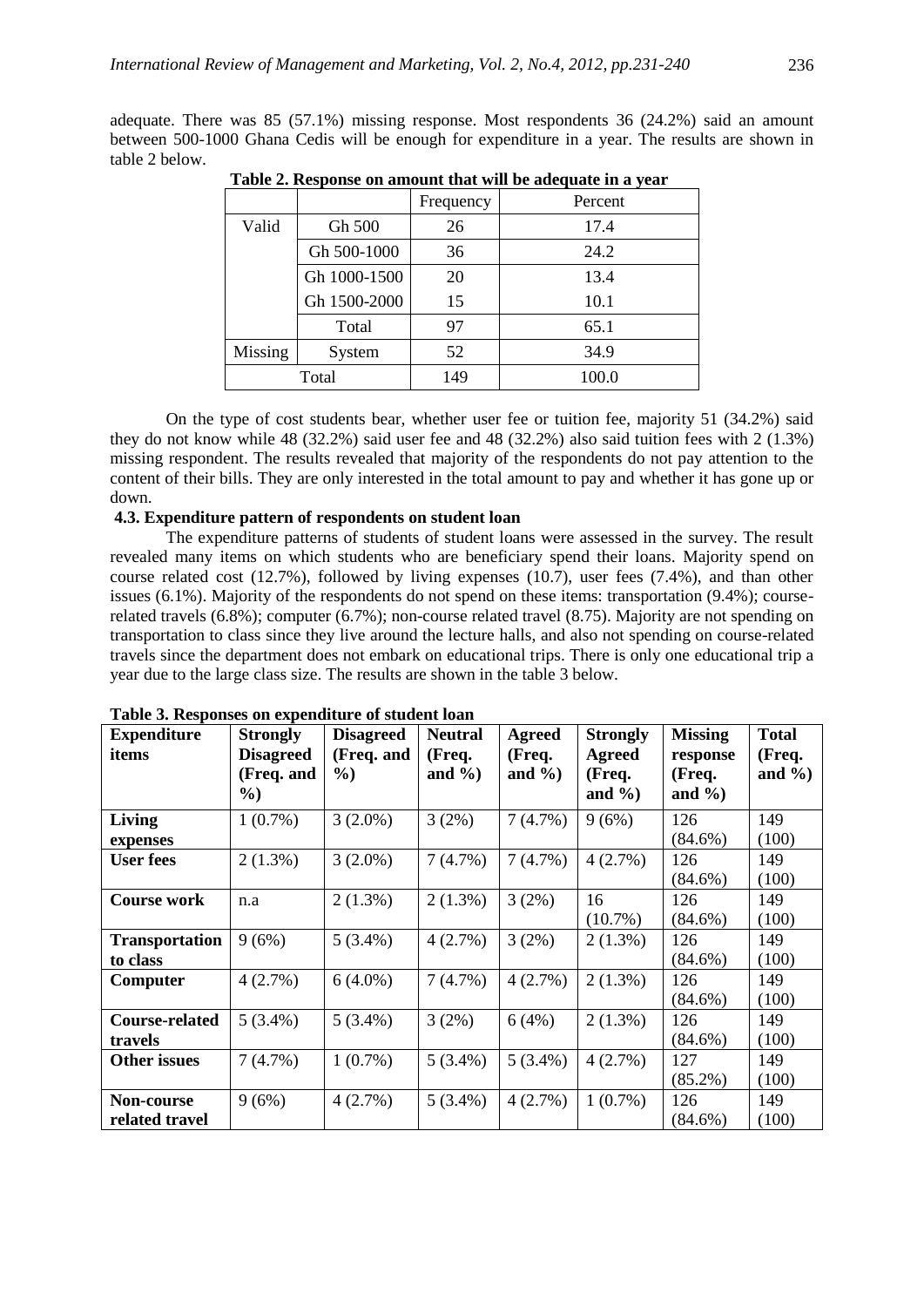*Attitudes Towards Tuition Fees Payment in Tertiary Education: A Survey of Sunyani Polytechnic*  237 *Marketing Students in Sunyani Ghana*

## **4.4. Source of funding education and its adequacy**

Respondents indicated various sources of funding their education. The results are shown in the table below. Majority of the respondents are financed through scholarship 38 (25.5%) and remittance from parents/friends/relatives 38 (25.5%). The results are shown in table 4 below.

| Source of<br>Funding |                                              | <b>Frequency</b> | <b>Percent</b> |
|----------------------|----------------------------------------------|------------------|----------------|
| Valid                | student loan                                 | 6                | 4.0            |
|                      | banks/financial<br>institutions              | 18               | 12.1           |
|                      | loans from<br>parents/friends/relatives      | 37               | 24.8           |
|                      | self-financing                               | 8                | 5.4            |
|                      | scholarship                                  | 38               | 25.5           |
|                      | remittance from<br>parents/friends/relstives | 38               | 25.5           |
|                      | no response                                  | 3                | 2.0            |
|                      | Total                                        | 148              | 99.3           |
| Missing              | System                                       | 1                | .7             |
|                      | Total                                        | 149              | 100.0          |

| Table 4. Response on Source of funding education |  |  |
|--------------------------------------------------|--|--|
|--------------------------------------------------|--|--|

A very majority 92 (61.7%) said they do not have adequate funds for their education, while 48 (32.2%) indicated that they have enough funds for their education, with 8 (5.4%) missing responses. Of the number which indicated that they do not have enough funds, a very significant majority 80 (88.9%) said it affect their academic performance, while 12 (11.1%) indicating that it does not affect their academic performance. Majority 82 (55%) said worrying about funding will affect their concentration. The results are shown in the table below 5 below.

|                |                     | Frequency | Percent |
|----------------|---------------------|-----------|---------|
| Valid          | concentration       | 82        | 55.0    |
|                | motivation to study | 39        | 26.2    |
|                | commitment to study | 22        | 14.8    |
|                | my health           |           | 2.7     |
|                | Total               | 147       | 98.7    |
| <b>Missing</b> | System              | 2         | 1.3     |
|                | Total               | 149       | 100.0   |

**Table 5. Worrying About Funding My Education Will Affect**

# **4.5. Nature of Fees and Willingness to Pay Tuition Fee**

On the current user fees being paid, majority 73 (49%) said it is high/too high for them to afford. The results are presented in table 6 below. A great majority 82(55%) said they are not willing to pay tuition fee while a considerable number 50 (33.6%) indicated that they are will to pay, with 17 (11.4%) missing response. Those who are willing to pay, majority 46 (92%) said they can pay 500 Ghana Cedis, with 6 (8%) respondents indicated that they can pay an amount between 500-1000 Ghana Cedis. The results show that most 74 (49.7%) respondents consider it appropriate for students to contribute to funding their education, while 72 (48.3%) think it is not appropriate for students to contribute to funding their education, with 3 (2%) missing responses.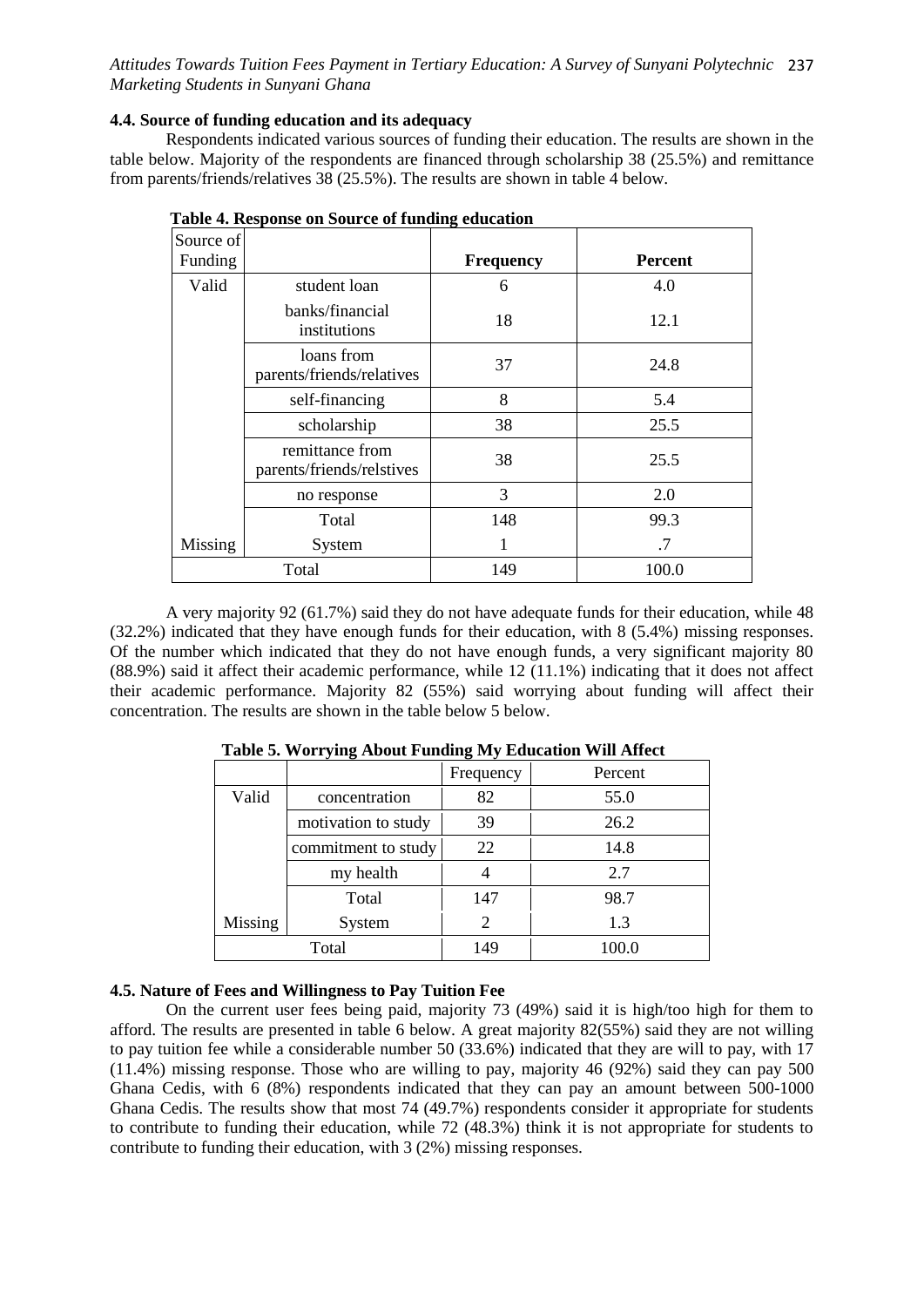|         |             | Frequency | Percent |
|---------|-------------|-----------|---------|
| Valid   | high        | 38        | 25.5    |
|         | too high    | 35        | 23.5    |
|         | low         | 9         | 6.0     |
|         | moderate    | 17        | 11.4    |
|         | no response | 30        | 20.1    |
|         | Total       | 129       | 86.6    |
| Missing | response    | 20        | 13.4    |
|         | Total       | 149       | 100.0   |

**Table 6. Responses on the nature of the user fee**

The results from the survey revealed that majority 70 (47%) of the respondents want parent to fund their education followed by government 55 (36.9%). The results are shown in table 7 below.

|       |                  | Frequency      | Percent |
|-------|------------------|----------------|---------|
| Valid | myself           | 14             | 9.4     |
|       | my parents       | 70             | 47.0    |
|       | government       | 55             | 36.9    |
|       | relatives        | $\overline{2}$ | 1.3     |
|       | future employers | 2              | 1.3     |
|       | no response      | 6              | 4.0     |
|       | Total            | 149            | 100.0   |

**Table 7. Who Should Fund Your Education**

Respondents were asked if they are willing to work to contribute to the funding of their education. A very significant majority 121 (81.2%) are willing to work part-time during the term to support their education, while 24 (16.1%) are not will to work, with 4 (2.7%) missing responses. Most respondents 77 (51.7%) know some students who are full time workers, while 71 (47.7%) do not know any student working full time, with 1 (0.7%) missing response.

Further still, very significant majority 130 (87.2%) indicated that they know some students who are part-time workers, while 18 (12.1%) said they did not know students who are part-time workers, with 1 (0.7%) missing response.

On the issue of vacation, a very majority 139 (93.3%) said it is difficult to get job, while only 7 (4.7%) respondents said it is not difficult, with 1 (0.7%) missing response. On whether full time students should be paid living allowance, majority 118 (79.2%) said yes, while 18 (12.1%) said no, with 4 (2.7%) missing responses. Majority 128 (85.9%) of the respondents indicated that student loan should attract zero interest.

#### **5. One Way Anova Analysis**

The results on One Way analysis of variance revealed that there is gender, age, religion, and educational level and class differences in the means of some of the responses given by respondents. There was a significant difference between gender and the means of the response on: sources of funding (F=5.569; p=0.005); spending of loan on other issues (F=4.547; p=0.046); type of cost students' bear (F=2.728; p=0.069).

There was also a significant difference between age and the mean response on adequacy of loan (F=2.033; p=0.094); and difficulty in getting loan (F=3.019; p=0.020). In addition to these, there was significant difference between religion and the mean response on the expenditure pattern of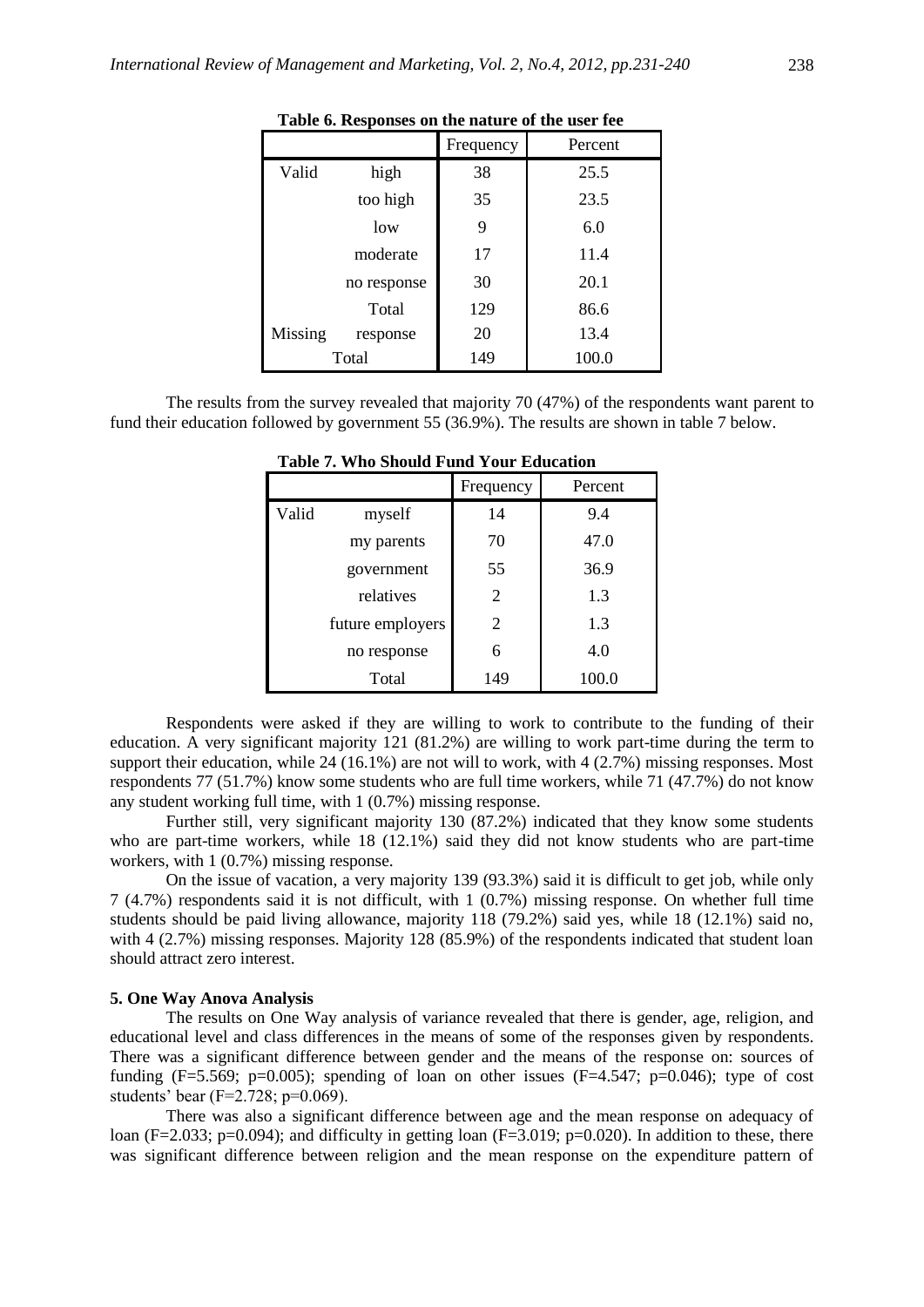## *Attitudes Towards Tuition Fees Payment in Tertiary Education: A Survey of Sunyani Polytechnic*  239 *Marketing Students in Sunyani Ghana*

respondents of student loan on user fees (F=4.476; p=0.047); course cost (F=6.804; p=0.017); and non-course related travel (F=3.oo4; p=0.098).

Furthermore, there was significant difference between class level and the mean response on the number of students who are beneficiary of the loan  $(F=5.022; p=0.008)$ ; difficulty in getting loan  $(F=3.104; p=0.048)$ ; amount of loan spend on course work  $(F=7.052; p=0.005)$ ; effect of inadequate funding on academic work (F=2.434; p=0.093); and the type of cost students bear (F=3.618; p=0.029).

#### **6. Conclusion**

The knowledge and attitude level of students on financing education in the area of the introduction of tuition fees and user fees has been examined. Student"s knowledge on tuition fees and user fees are low. Respondents did not know that they do not pay tuition fees which are constitutional provision. Respondents consider it appropriate to contribute to the financing of their education and are will to pay tuition fees. Parents of students should fund the education of their wards. Students face inadequate funding in their education and that result in worrying which affect their concentration while studying.

Respondents are not will to pay tuition fees and that the current user fees in high. Respondents are willing to work during vacations but it is difficult to get vacation jobs. Few respondents are beneficiary of the loan scheme and it is also difficulty to get guarantors for the loan. The amount of the loan is not adequate for expenditure and that the loan should attract zero interest rate. Full time students need living allowance to support them. Sources of funding students education are remittance from parents/friends/relative and scholarship. Those who are beneficiaries of the loan spend the amount mostly on course of study and on living expenses.

This study should be replicated in other departments in the school and in other tertiary school to assess if these findings will be replicated. Since parents are the major financiers of education future study should target them to assess their attitude toward tuition fee payment. Student leadership should educate members on the issue of funding education in the country so that they will be abreast with issues such as user fees, tuition fees and other components of the student bill.

#### **References**

Barr, N. (1989). Student Loans: The Next Steps. London: Aberdeen University Press.

- Barr, N. (2002). "Funding Higher Education: Policies for Access and Quality", House of Commons, Education and Skills Committee, Post-16 Student Support, Sixth Report of Session 2001 – 2002,  $19 - 35.$
- Barro, R.J., Lee, J. (1993). International Comparisons of Educational Attainment, Journal of Monetary Economics, 32(3), 363–394.
- Barro, R. J. & Lee, J. (1996). International Measures of Schooling Years and Schooling Quality, American Economic Review, 86(2), 218–223.
- Barro, R.J., Sala-i-Martin, X. (1995). Economic Growth. New York: McGraw Hill.
- Barro, R. J. (1991). Economic Growth in a Cross Section of Countries, Quarterly Journal of Economics, 106(2), 407–443.
- Baxter, R., Birks, S. (2004). The Student Debt Debate: An Economic Investigation of the Issues, Centre for Public Policy Evaluation, Palmerston North, New Zealand
- Becker, G. (1964). Human Capital: A Theoretical and Empirical Analysis with Special Reference to Education. New York: Columbia University Press.
- Cronin, J., Simmons, S. (Eds.) (1987). Student Loans: Risks and Realities. Massachusetts: Auburn House Publishing Company.
- David, P.A. (2001). Knowledge, capabilities and human capital formation in economic growth, Wellington: Treasury.
- Education Directions (1997). Entitlements in Education: Empowering Student Demand. Wellington: Education Directions
- Gove, M. (2003). "If I"m Paying For Your Education, So Can You", The Times, 21 January 2003.
- Green, D. (1994). What is Quality in Higher Education? Concepts, Policies and Practice. In D. Greed (ed.), What is Quality in Higher Education? (pp. 3-20). Buckingham: Society for Research in Higher Education.